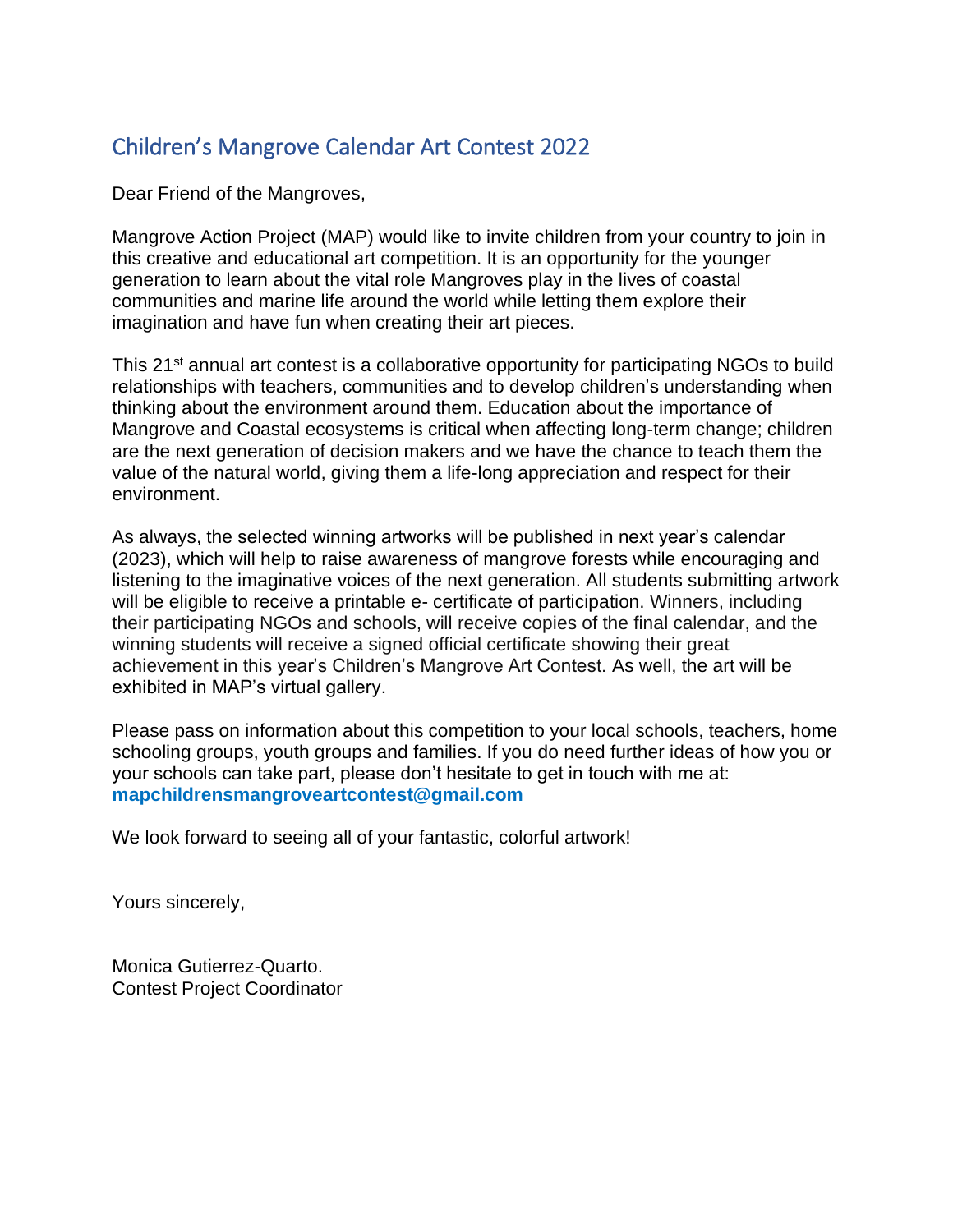# **Children's Mangrove Calendar Art Contest**

Guidelines for Art Submissions

The theme of this year's competition, which is now open to children in all nations, is "**Why Mangroves are important to the mangrove communities and the world"**  Please read the following carefully as any artworks not following the guidelines will unfortunately, not be accepted. If you have any questions regarding the competition or artwork guidelines. Please contact Monica at **: mapchildrensmangroveartcontest@gmail.com**

## **Contest Deadline: August 1, 2022**

**Submissions open: May 1, 2022. Submissions close: August 1, 2022**

**We would like that the participants can respond to any of these two questions in a few sentences as well as sending their submission.**

- **1) What have you learned about mangroves?**
- **2) What are the treats of the mangrove today?**

**Technique:** We would like lots of **COLORFUL** work please; no black and white! Paint, color pencil, ink,

collage, pastel, crayons, etc. are all accepted. This can be on canvas or paper.

### **Dimensions: A3 paper (42cm x30 cm or 18in x12 in)**

**Format: LANDSCAPE:** this means the artwork should have the **longer length across**  and the **shorter length up to down. Portrait format will be rejected.**

### **Age Limit**: **From 7-16 years old**

**One** submission per artist

**Digital Submission:** Entries to this year's competition will be in digital format. This means that you must be able to scan or take a front-on photograph which meets the following technical criteria. The artwork should be scanned, or a photo taken at minimum 300 dpi at a minimum resolution of 3,712 x 2,784, as a jpg file. The submitted files need to be named using the name of the student. For example, Xiu Ying is sending a photo that should be named **Xiu Ying/MAP Art Contest 2022 Awards:** Winners will receive a calendar and hard copy certificate for achievement and art will be featured in our online virtual gallery. All participants will receive an e-printable

participatory certificate to be printed and filled in with the complete name of the participant student by the teacher, local organization, guardian, or parent.